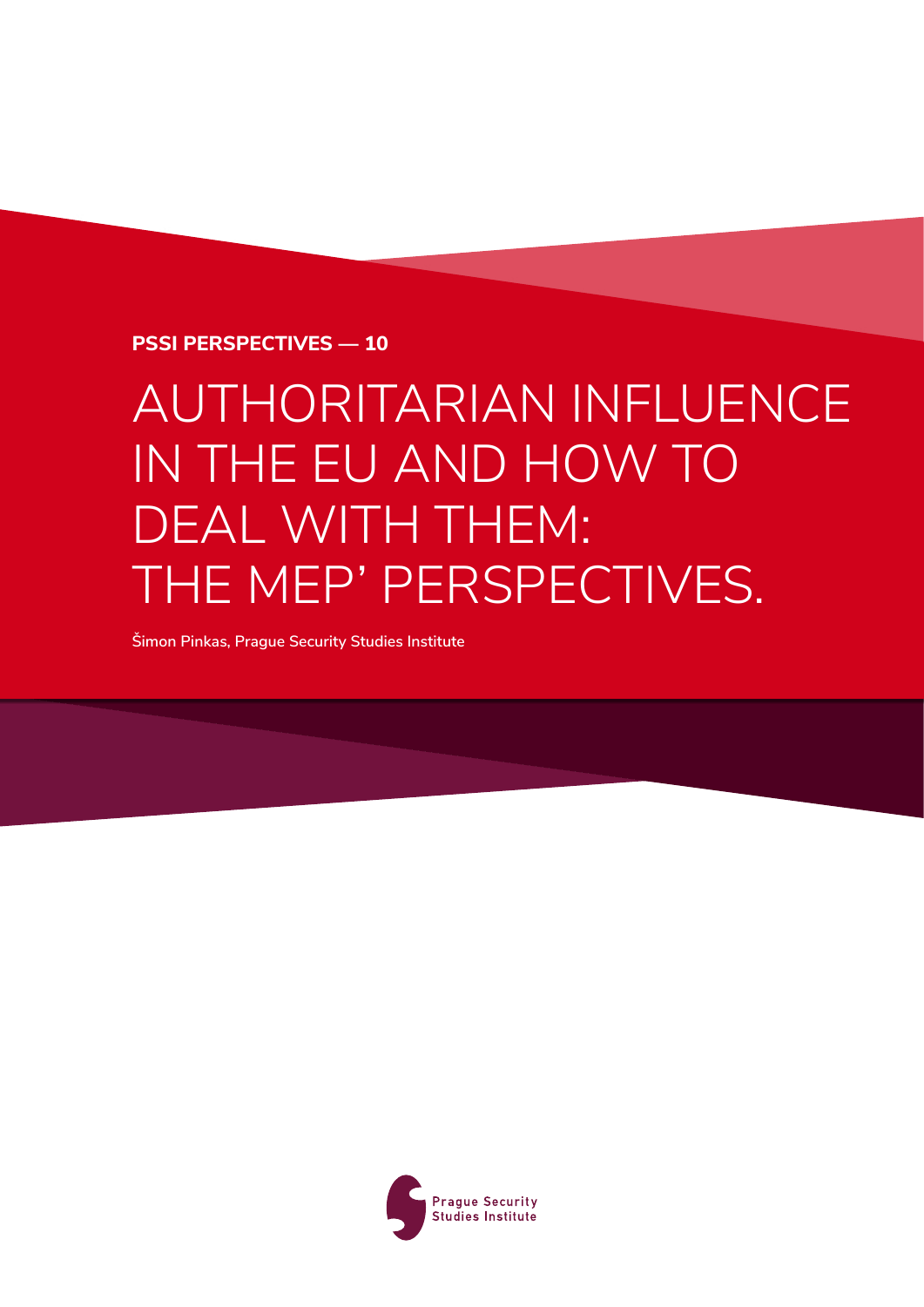

# AUTHORITARIAN INFLUENCE IN THE EU AND HOW TO DEAL WITH IT: THE MEP' PERSPECTIVES.

**Author: Šimon Pinkas, Prague Security Studies Institute**

#### **INTRODUCTION**

The globalised nature of the world today, where people, goods, information, beliefs and ideas can traverse great distances with little effort, has influenced greatly relationships between the world powers, which are now much more interconnected than ever before.

Globalization opened many "channels" between countries not available to them in the past. This new interaction is sometimes in the form of spontaneous influence linked to a state's soft power but other times has a more purposeful character. Foreign investments in businesses, education, infrastructure, financing and promotion of affiliated cultural institutions, as well as cultivation of relations with like-minded politicians, are just some components encompassed in a wide toolkit of instruments that world powers can employ in order to influence other countries.

Currently, the EU and its member states are the subject of the latter type of influence. Numerous studies**<sup>1</sup>** have described influence-related activities of foreign actors in the European space, coming mainly from China and Russia -- two world powers with authoritarian governments and different ideological values than the countries in Europe. How and why are they doing it? Can this influence have a harmful impact on the states of the European Union? How, if at all, should they react to it?

In order to answer these questions, we have conducted interviews with two Czech Members of the European Parliament, Markéta Gregorová and Alexandr Vondra. Although both members of the same institutions, there are only a few things that they have in common. Mrs. Gregorová is a 28-year-old member of the Greens/European Free Alliance, while Mr. Vondra is a 59-year-old member of the European Conservatives and Reformists. Hence, they not only find themselves on the different sides of the ideological spectrum, but also in a different generation. What they have in common, however, is their stern attitude towards authoritarian regimes, which is why we wanted them to share with us their opinions and unique perspective on the issue.

These interviews, as well as the blog, were conceived in the framework of the ["Authoritarian Shadows](https://politicalcapital.hu/authoritarian_shadows_in_the_eu/index.php)  [in the European Union](https://politicalcapital.hu/authoritarian_shadows_in_the_eu/index.php)" project, led by Hungarian think tank [Political Capital](https://www.politicalcapital.hu/index_gb.php). For the past two years the project was monitoring voting patterns of all the Members of the European Parliament (MEPs) in regards to their voting in cases linked to authoritarian regimes, such as resolutions or amendments to legislation

<sup>1</sup> For example those published by [AMO](https://www.amo.cz/cs/china-observers-in-central-and-eastern-europe-choice/empty-shell-no-more-chinas-growing-footprint-in-central-and-eastern-europe/) or [Carnegie Institute](https://carnegieendowment.org/2020/09/24/russia-and-europe-stuck-on-autopilot-pub-82773)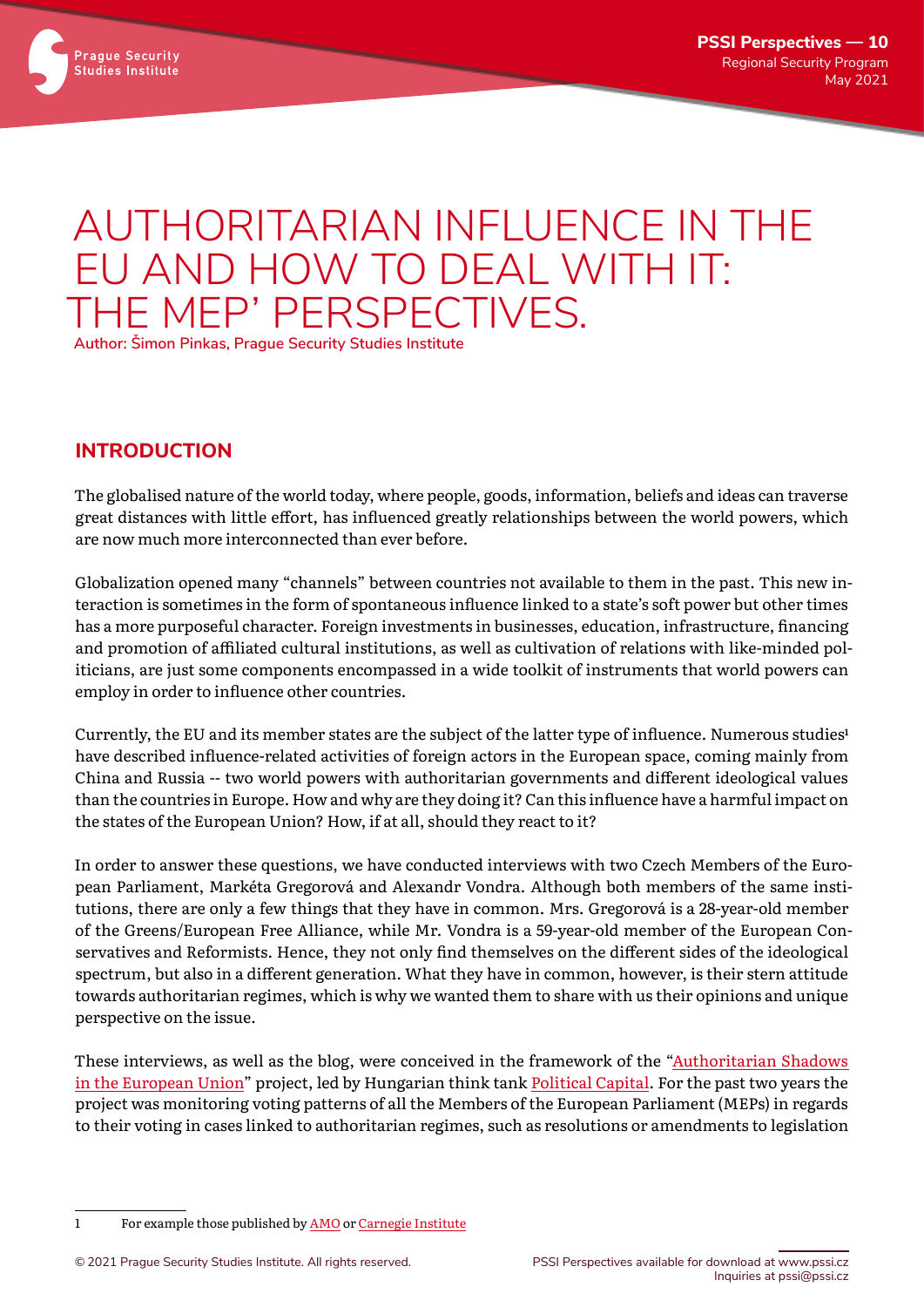

concerning those states. The project also has a special focus on delegates from Central and Southeastern European countries, as it seeks to assess the vulnerability of those states towards this influence.

## **THE AUTHORITARIAN INFLUENCE IN THE EU**

Authoritarian states (mainly China and Russia) project their influence in the EU countries -- a point on which both of our respondents agreed. When asked about how exactly this influence is conducted, they outlined several examples. For Ms. Gregorová, the instruments of authoritarian influence in the EU encompassed disinformation campaigns, support of actors that enable such campaigns, acquisition, or financing of media in EU countries, sponsoring of educational centers, namely universities and, of course, espionage. Both Ms. Gregorová and Mr. Vondra agreed about the significance of cyberattacks in the overall effort of authoritarian states to pressure and influence countries in the EU. Vondra specifically underlined that due to the difficulty with attribution of cyber activities or attacks, they are popular with the authoritarian states.

When it comes to the motivations of China and Russia for their influence activities in the EU countries, each respondent answered somewhat differently. Mr. Vondra framed this influence in a wider context of traditional relationships between the world powers. In his opinion, these states feel the weaknesses of not only the EU countries, but the "West" in general, and seek to either exploit or even magnify them. Vondra likened this process to a sports match, when one's opponent always capitalizes on any mistake that the other makes. Ms. Gregorová, on the contrary, perceives the motivations of authoritarian states as based on their effort to divide the European Union. That way, they would never have to deal with a unified power in the European continent, but rather a group of smaller divided actors, easier to further influence. She added that ideology might also be in play, as the authoritarian states could perceive our values as wrong, or even as something that should be actively fought against. Ms. Gregorová and Mr. Vondra described the motivations of authoritarian states differently, although they agreed that authoritarian influence is driven by the desire to gain a better standing vis-à-vis the EU member states as well as globally.

#### **COUNTERMEASURES TO FOREIGN INFLUENCE IN THE EU**

Ms. Gregorová and Mr. Vondra both perceived authoritarian influence as a potential danger to the EU countries Then what can be done to prevent or mitigate these harmful activities?

Both Ms. Gregorová and Mr. Vondra agreed that any reaction to the harmful influence of authoritarian states should be proportional to its context, as every case will probably be unique, hence in need of different kinds of responses. Vondra used an example of two cases of Chinese influence – its financing of Prague's Slavia football club, and its effort to supply Czech Republic with 5G infrastructure. The first is done in the bounds of the free market and in itself poses no real danger to the Czech Republic, hence no direct response is, according to him, required. The latter, however, would give China a great leverage over Czech policy decision-makers, as 5G infrastructure will be critical for the functioning of the country in the near future. This is, of course, dangerous for the country's sovereignty and the Czech Republic should not, under any circumstances, allow China in its strategic infrastructure.

Mr. Vondra believes that the best way of facing authoritarian, or any kind of harmful foreign influence, is to prepare options for effective responses. Again, framing this issue in the broader context of great-power competition, or a sports match, Mr. Vondra suggested that the EU states should take stock of their